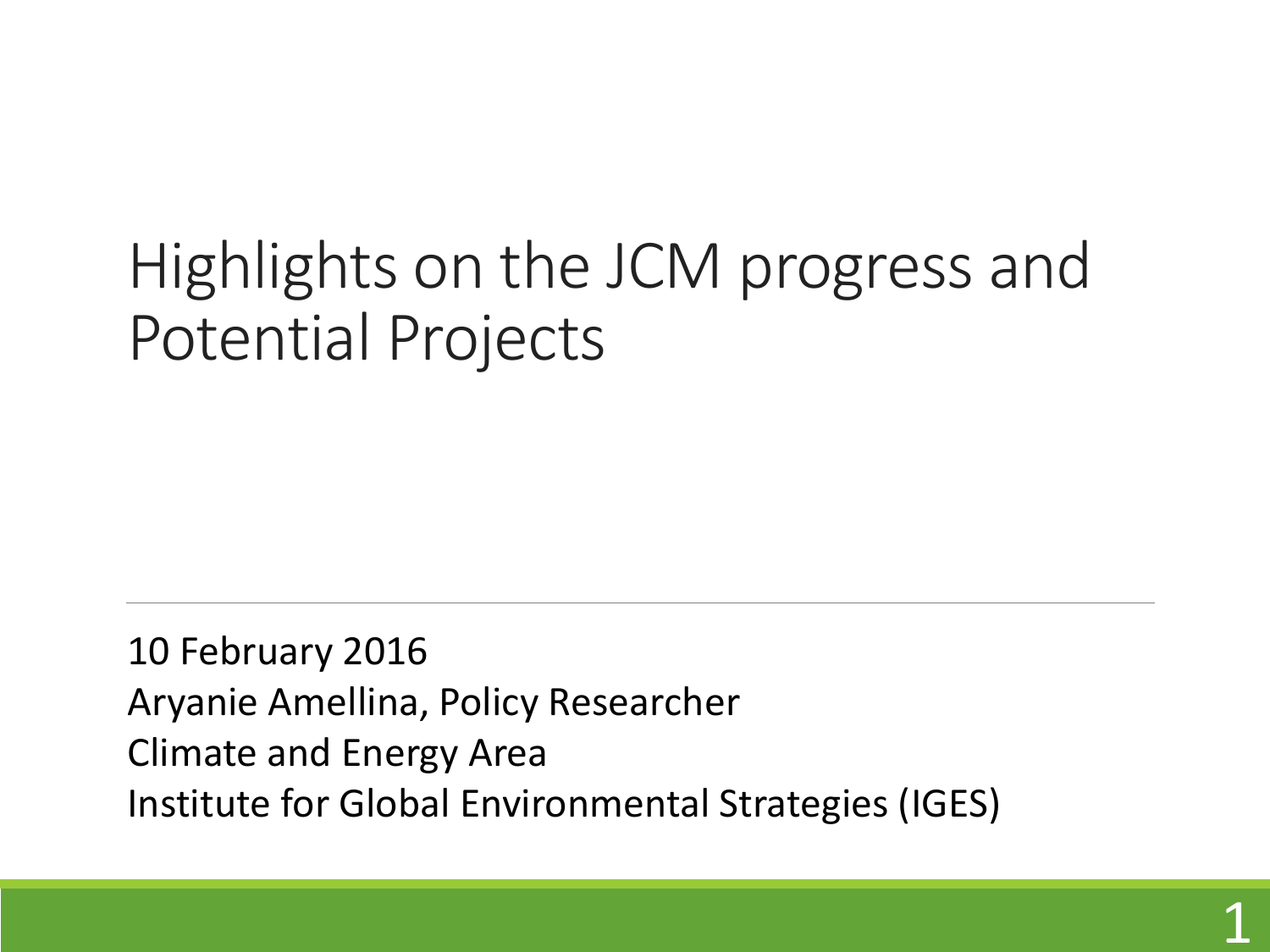### JCM Feasibility Studies in Each Host Country (FY2010-2015)



*\* JCM non-signatory host countries*

*Includes JCM Feasibility Study (FS), JCM Project Planning Study (PS), REDD+ FS, REDD+ Study, and other types of JCM study names done by the support from MOEJ, METI, and METI/NEDO.*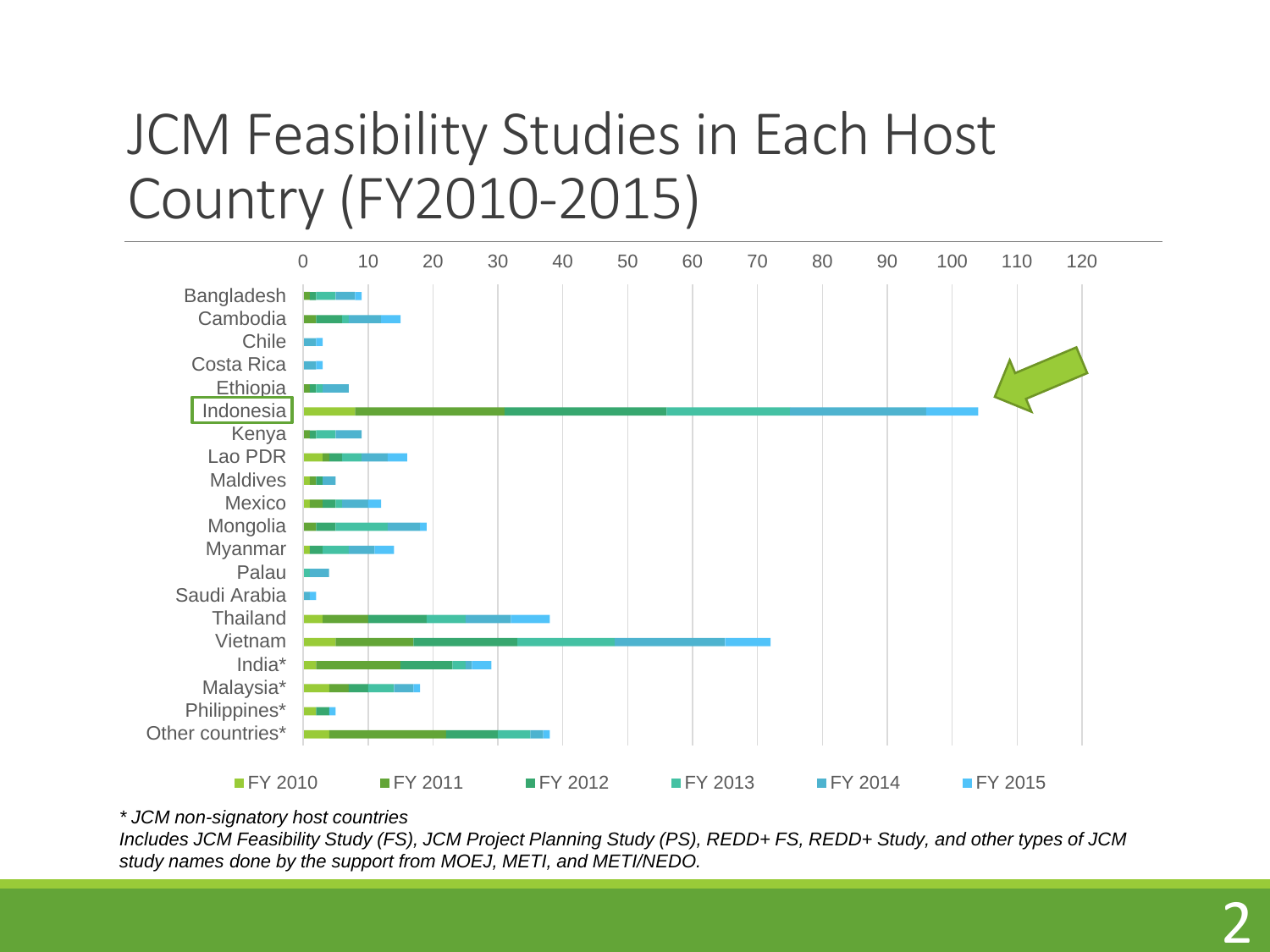### Selected project for JCM financing (FY 2013-2015)

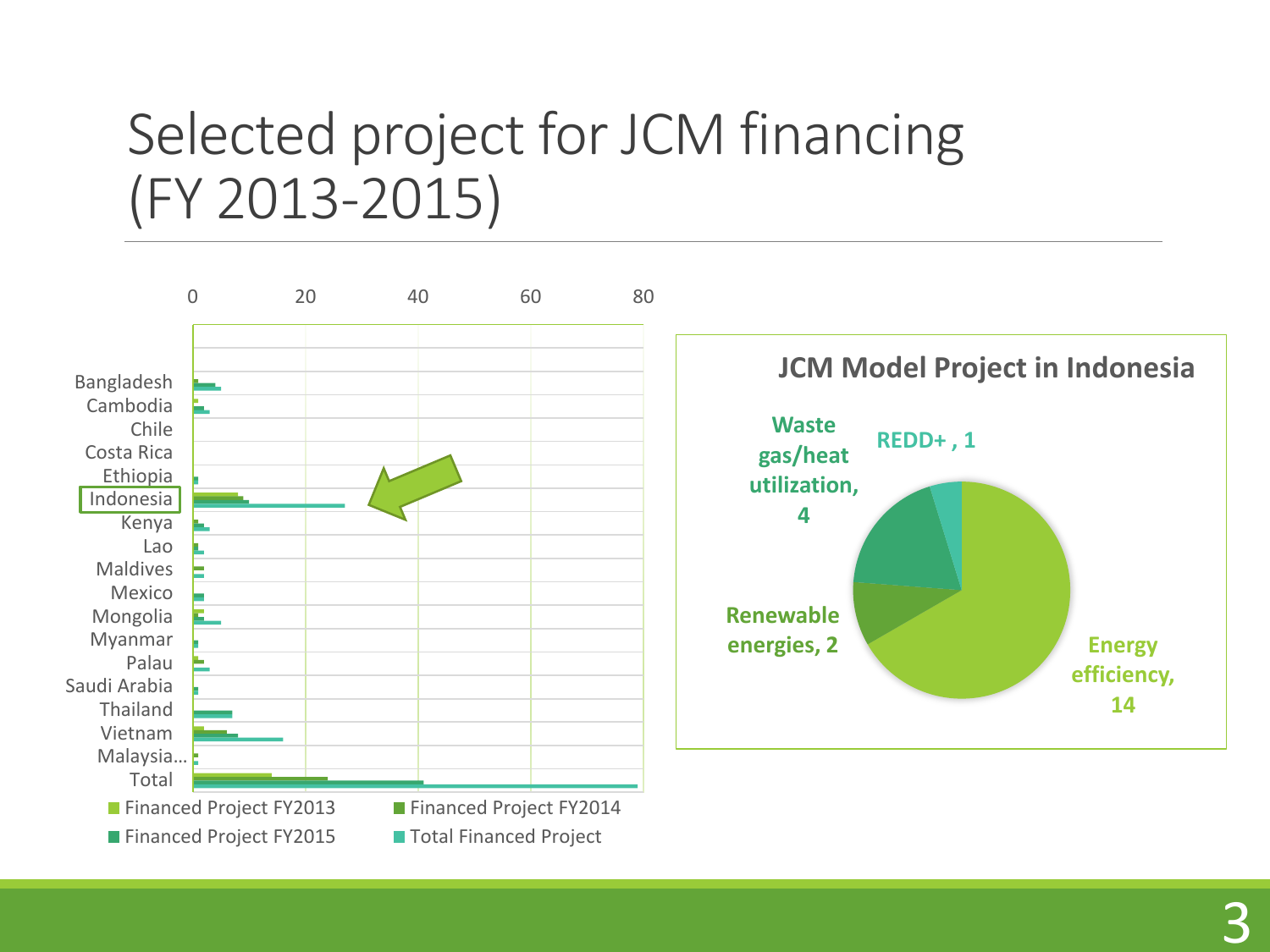## Methodology and JCM Project

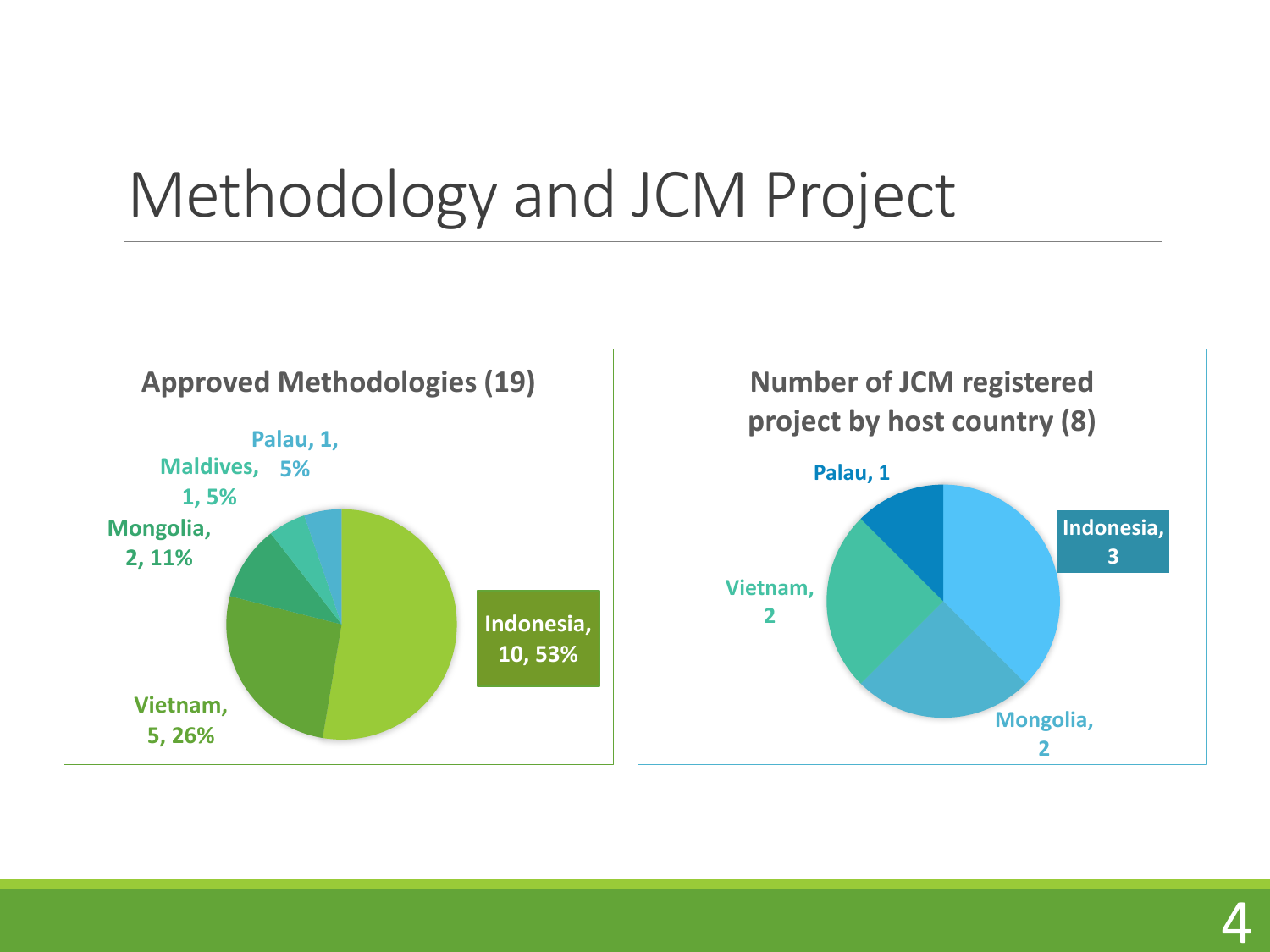## Coverage of methodology and JCM project



There are other sectors to be explored e.g. waste, biomass, biogas, other renewables.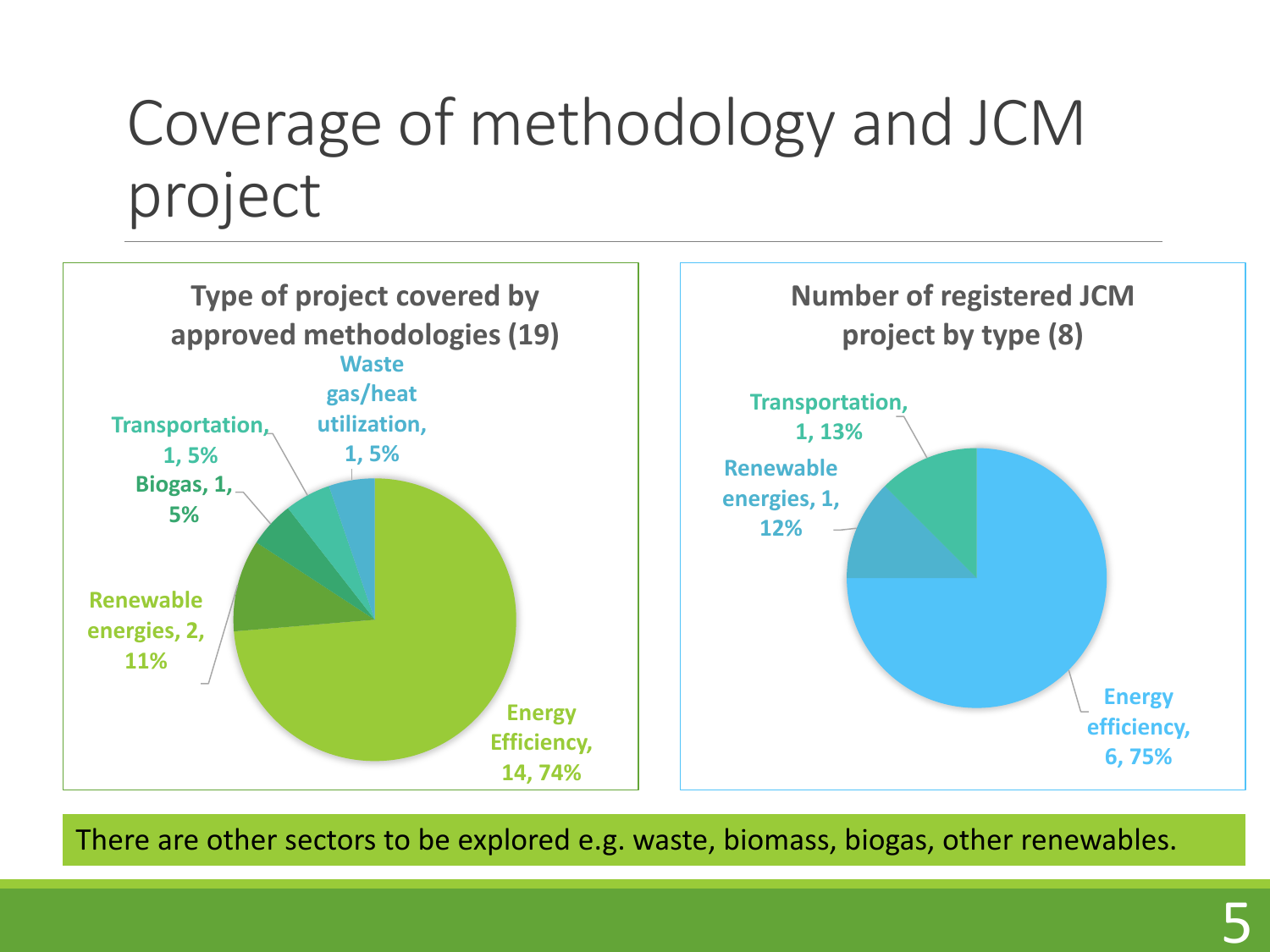## Approval Process

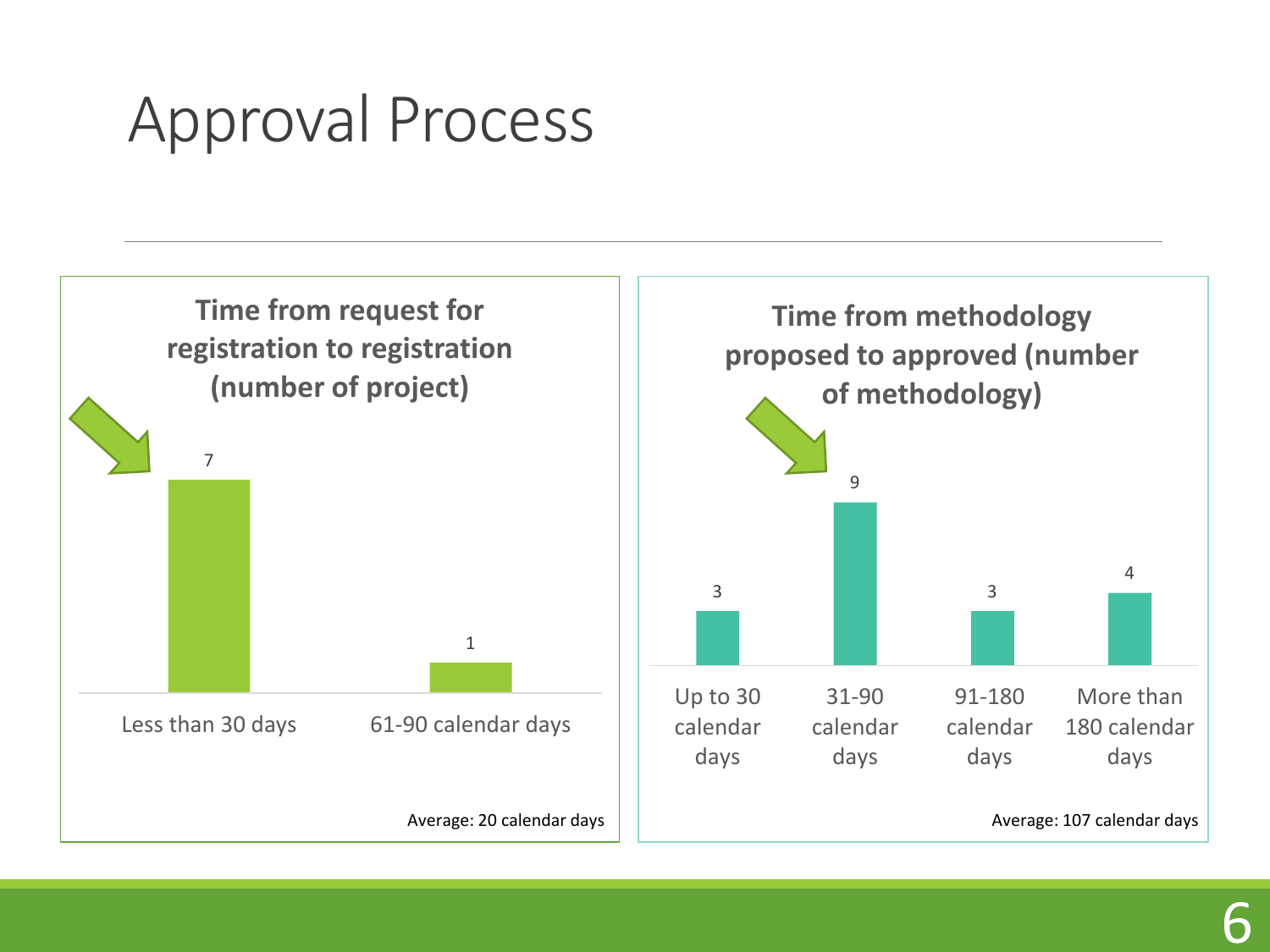# What projects for Indonesia?



In Indonesia, land-use change and forestry and energy sectors are the main sources of emissions.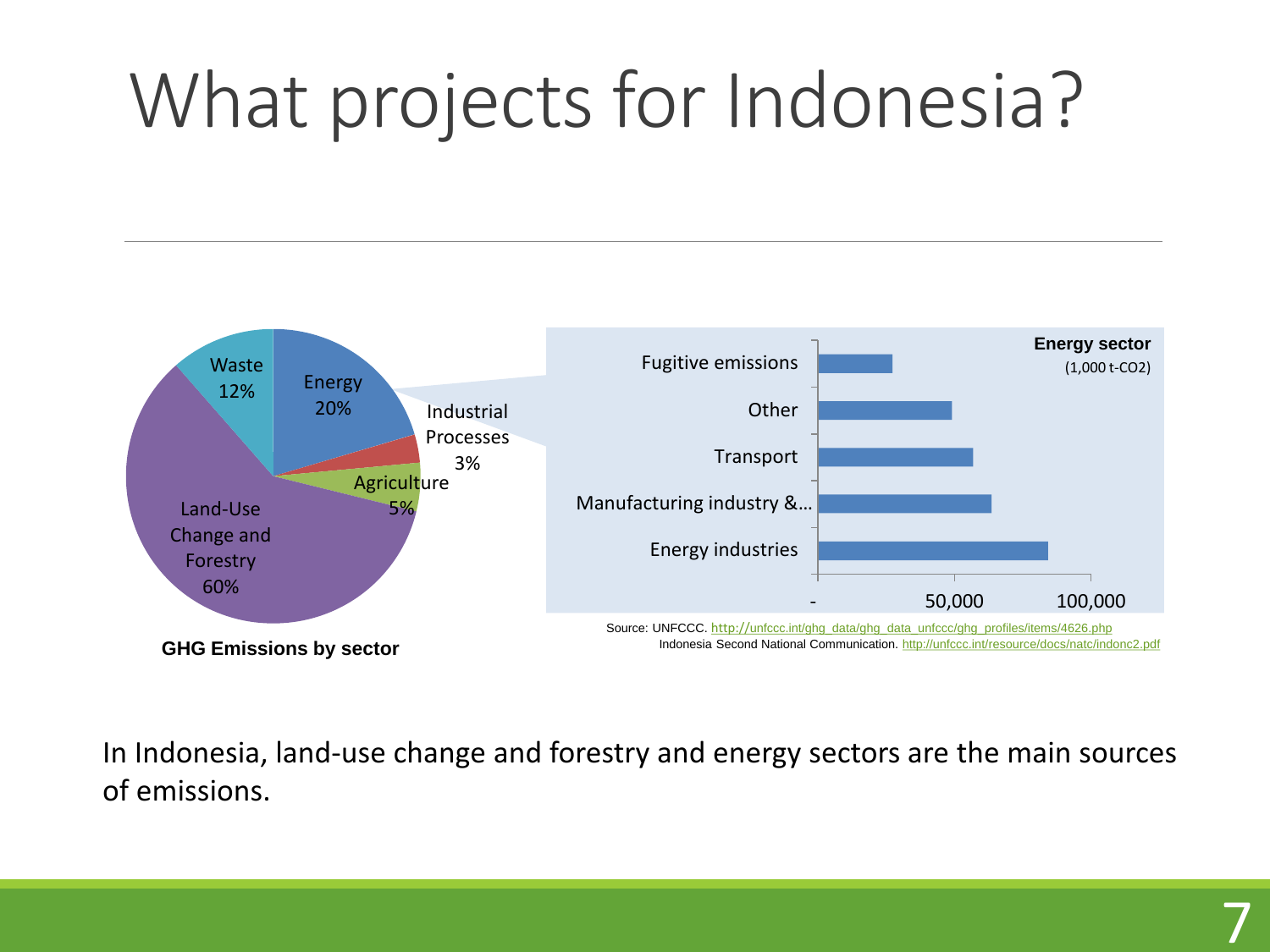# What projects for Indonesia?



National contribution plan for climate mitigation (INDC) covers:

- 1. Energy (including transport)
- 2. Industrial processes and product use
- 3. Agriculture
- 4. Land-use, land-use change and forestry
- 5. Waste

All eligible sectors for the JCM financing program

- Japanese partner
- **► Cost-effectiveness**
- $\triangleright$  Potential future market for the technology
- $\triangleright$  Sustainable development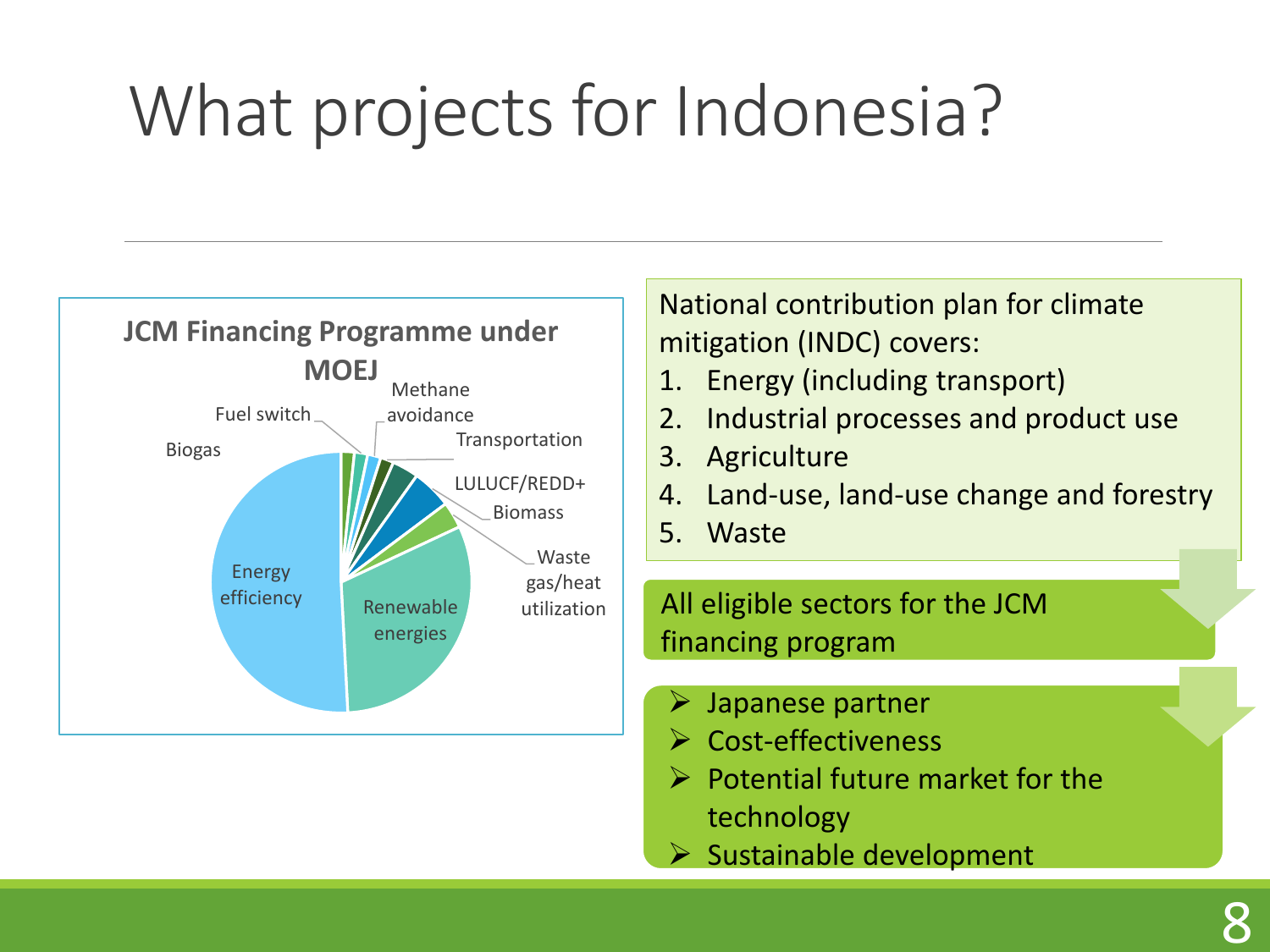## Potential projects from other countries

### Biogas utilization

| <b>Viet Nam</b>   | Anaerobic Digestion of<br>Organic Waste for<br><b>Biogas Utilization at</b><br>Market |                                                                                          | <b>JCM</b><br>Model<br>Project |
|-------------------|---------------------------------------------------------------------------------------|------------------------------------------------------------------------------------------|--------------------------------|
| Solar power       |                                                                                       |                                                                                          |                                |
| <b>Bangladesh</b> |                                                                                       | <b>50MW Solar PV Power</b><br><b>Plant Project</b>                                       | <b>JCM</b><br>Model<br>Project |
| REDD+             |                                                                                       |                                                                                          |                                |
|                   |                                                                                       | REDD+ project in Luang<br>Lao PDR Prabang Province through<br>controlling slush-and-burn | <b>JCM Model</b><br>Project    |
| Waste to energy   |                                                                                       |                                                                                          |                                |
| Myanmar           | Introduction of Waste to<br><b>Energy Plant in Yangon City</b>                        | <b>JCM Model</b><br>Project                                                              |                                |







#### *What else?*

- $\checkmark$  Hydro power
- $\checkmark$  Biomass
- $\checkmark$  Co-generation
- $\checkmark$  Geothermal
- $\checkmark$  Chiller
- $\checkmark$  Boiler
- $\checkmark$  Etc.

#### *Where?*

- $\checkmark$  Food factory
- $\checkmark$  Paper factory
- $\checkmark$  Consumer goods factory
- $\checkmark$  Buildings
- $\checkmark$  Forest
- $\checkmark$  Power plants
- $\checkmark$  Power stations
- $\checkmark$  Power distribution system
- $\checkmark$  Etc.

Source: GEC progress of JCM financing Programme and Feasibility Studies for JCM Projects by MOEJ (2015)